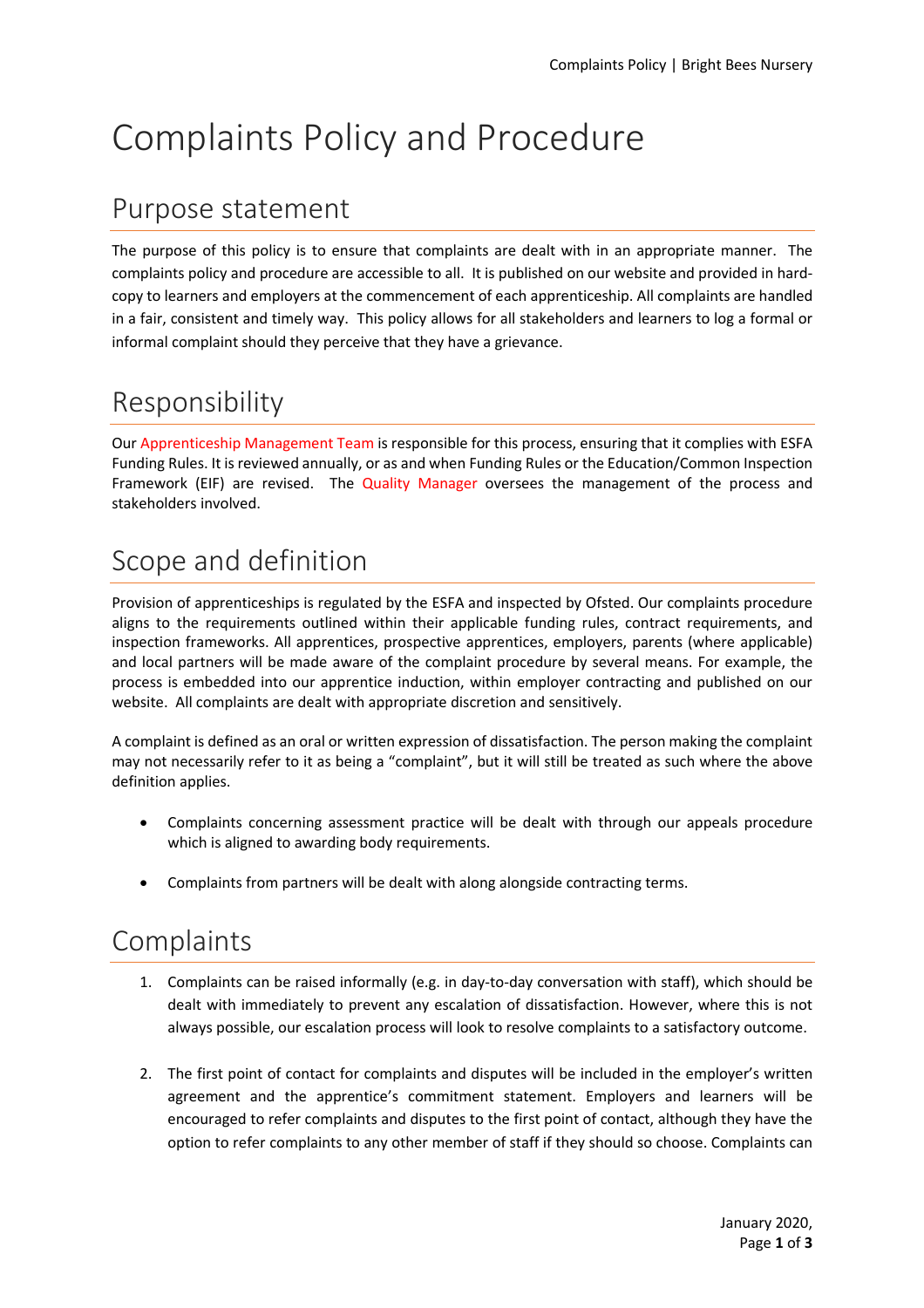be received in several ways, e.g. face to face, by email, in a formal letter, or by phone. It is therefore important to know the correct way to deal with a complaint to ensure satisfactory resolution.

- 3. Learners, prospective learners and employers will also be made aware of the Apprenticeship Helpline service, including the email address and phone number, should they wish to access any independent and impartial advice about apprenticeship entitlements and obligations. Details of the Apprenticeship Helpline will also be included in the employer's written agreement and the apprentice's commitment statement.
- 4. Where a complaint is received it should be documented and forwarded by the member of staff who has received the complaint to a member of the Apprenticeship Management Team. The complaint is then formally logged and investigated.
- 5. Complainants must receive a response within 5 working days outlining suggestions to resolve their complaint. They will receive an acknowledgement within 2 working days of receipt of their complaint and a response within 5 working days outlining suggestions to resolve the complaint. They must be kept informed should their complaint take longer than 5 working days to investigate and respond to.
- 6. A manager allocated by the Apprenticeship Management Team will investigate the complaint. Where a complaint is made against a specific member of staff the investigating manager will ensure that the complaint is handled in line with our internal HR policies and procedures. Managers cannot investigate complaints where the grievance in question relates to their own conduct. In this instance an alternate manager will lead the investigation.
- 7. The investigating manager will seek to establish all pertinent facts regarding the grievance, if need be by reviewing relevant documentation and holding interviews with relevant parties. On completion of the investigation the manager responsible will send a formal response in writing to the complainant. The response will detail the findings from the investigation, and any resolution offered to the complainant, if applicable.
- 8. All stages and decisions will be recorded centrally on the complaints log, electronic records will be retained of the complaint investigation. If no further correspondence is received from the complainant within one month of the formal response from the investigating manager, then the complaint will be closed.

#### Appeals

- 9. Every complainant has the right to appeal against a decision made under this procedure, if they are not satisfied with the outcome or the resolution offered. Any appeal should be made within 1 month of the complainant being informed of the initial decision and must be in writing. The complainant may approach any member of staff for help in formulating their appeal. The appeal will then be passed to the Apprenticeship Director to review.
- 10. The Apprenticeship Director will review the original complaint and response, conducting a further investigation if necessary, which will be undertaken within 5 working days of the appeal being